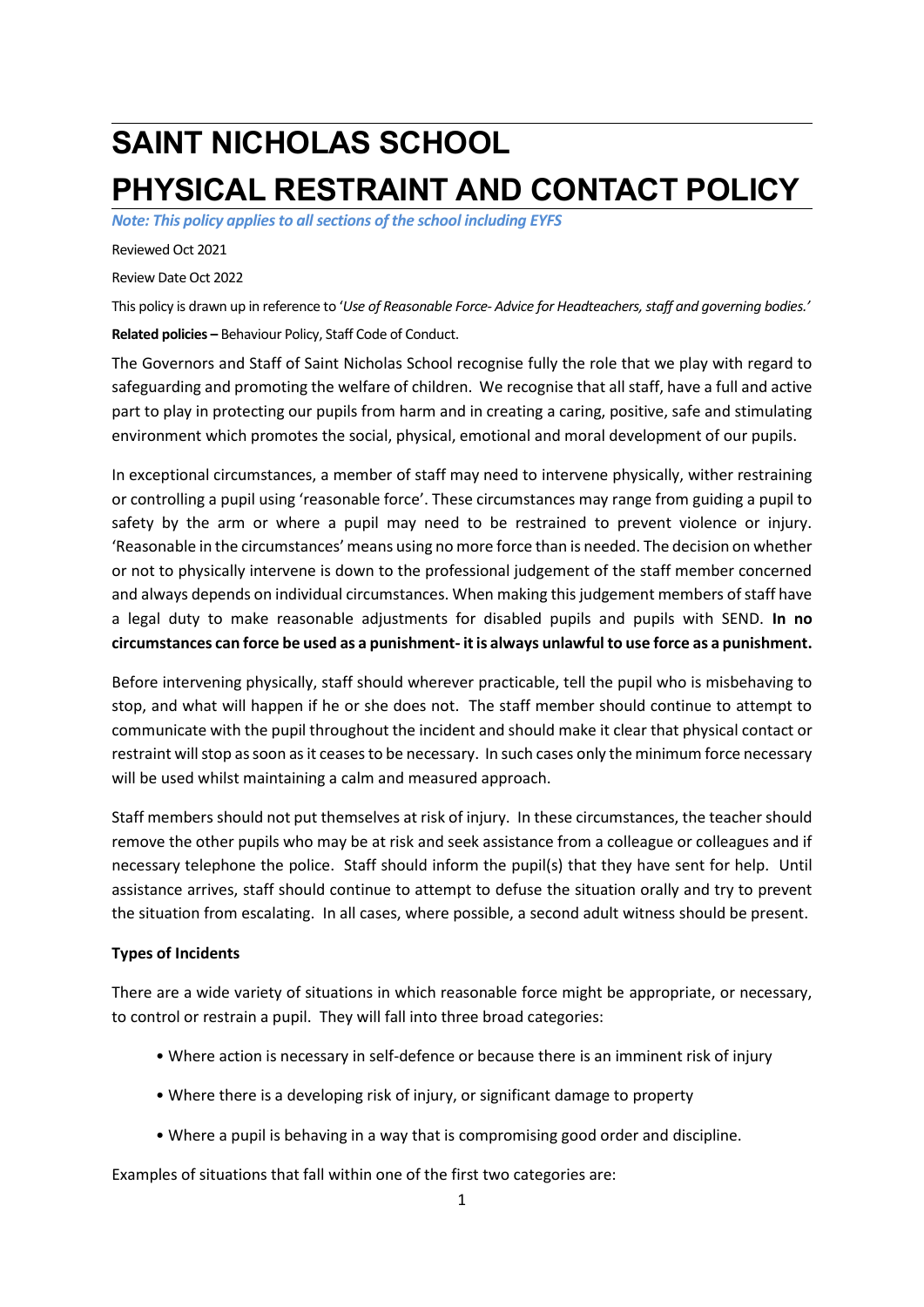- A pupil attacks a member of staff or another pupil
- Pupils are fighting

• A pupil is engaged in, or is on the verge of committing, deliberate damage or vandalism to property

• A pupil is causing, or at risk of causing, injury or damage by accident, by rough play, or by misuse of dangerous materials or objects

• A pupil is running in a corridor or on a stairway in a way in which he or she might have or cause an accident likely to injure him or herself or others

Examples of situations that fall into the third category may include:

- A disruptive pupil who persistently refuses to obey an order to leave a classroom
- A pupil is behaving in a way that is seriously disrupting a lesson.

## **Application of Force**

Physical intervention can take several forms. It might involve staff:

- Physically interposing between pupils
- Blocking a pupil's path
- Holding;
- Pushing;
- Pulling;
- Leading a pupil by the hand or arm;
- Shepherding a pupil away by placing a hand in the centre of the back; or
- In extreme circumstances using more restrictive holds.

In exceptional circumstances, where there is an immediate risk of injury, a member of staff may need to take any necessary action that is consistent with the concept of 'reasonable force': for example to prevent a young pupil running off a pavement onto a busy road, or to prevent a pupil hitting someone, or throwing something.

## **The Range of Interventions: How May Pupils be Restrained?**

In the unlikely event of a staff member needing to use restrictive physical intervention, the following points should be noted:

- Restrictive physical intervention must be consistent with the concept of reasonable force.
- The circumstances must warrant the use of force;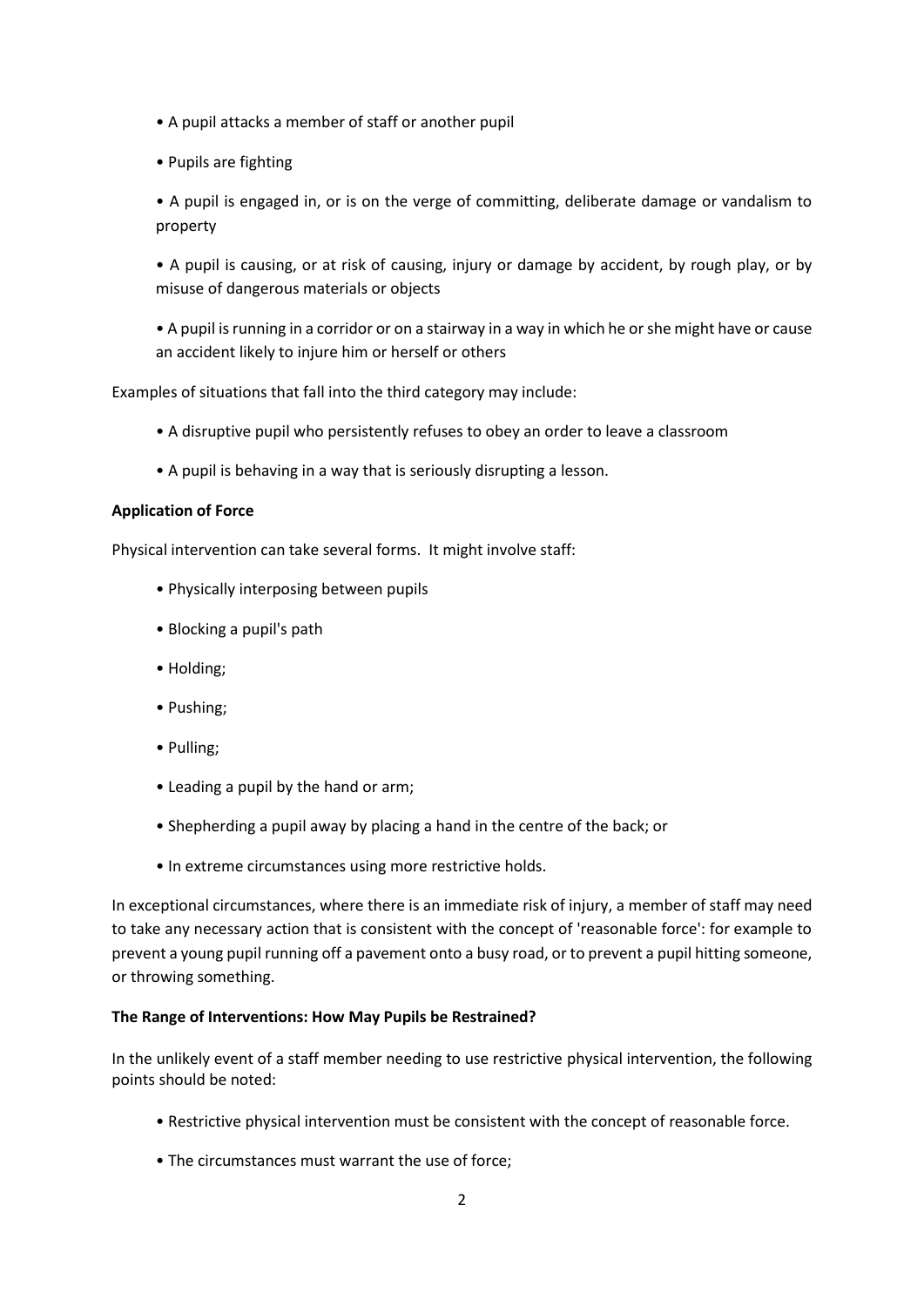• The degree of force employed must be in proportion to the circumstances of the incident and the minimum to achieve the desired result.

- Avoid causing pain or injury;
- Avoid holding or putting pressure on joints;
- In general hold long bones:
- Do not hold a pupil face down on the ground or in any position that might increase the risk of suffocation.

## **Recording Incidents**

Any member of staff involved in an incident requiring physical intervention must inform the Head immediately and write a detailed report of the incident to help prevent any misunderstanding or misrepresentation of the situation.

## **Planning for Incidents**

If the school is aware that a pupil is likely to behave in a way that may require physical control or restraint, it will plan how best to respond in the situation.

The school will try to:

- Manage the pupil and situation by diffusing the situation
- Involve the parents to ensure that they are clear about the specific action the school may need to take
- Brief staff to ensure that they know exactly what action should be taken and where appropriate provide training or guidance
- Ensure that additional support can be summoned if appropriate.

## **Other Physical Contact**

There are occasions where physical contact, other than reasonable force, with a pupil is proper and necessary. However touching pupils, including well-intentioned gestures can, if repeated regularly and out of context, be misconstrued by a pupil, parent or observer and lead to questions being raised.

#### **Where Physical Contact may be Acceptable**

There are occasions when physical contact with a pupil may be necessary, for example:

- To demonstrate exercises or technique during PE lessons, during sports coaching or when providing first aid.
- Holding the hand of the child at the front/back of the line when going to assembly or walking together around the school.
- To demonstrate a musical instrument.
- When a pupil is being congratulated or praised.